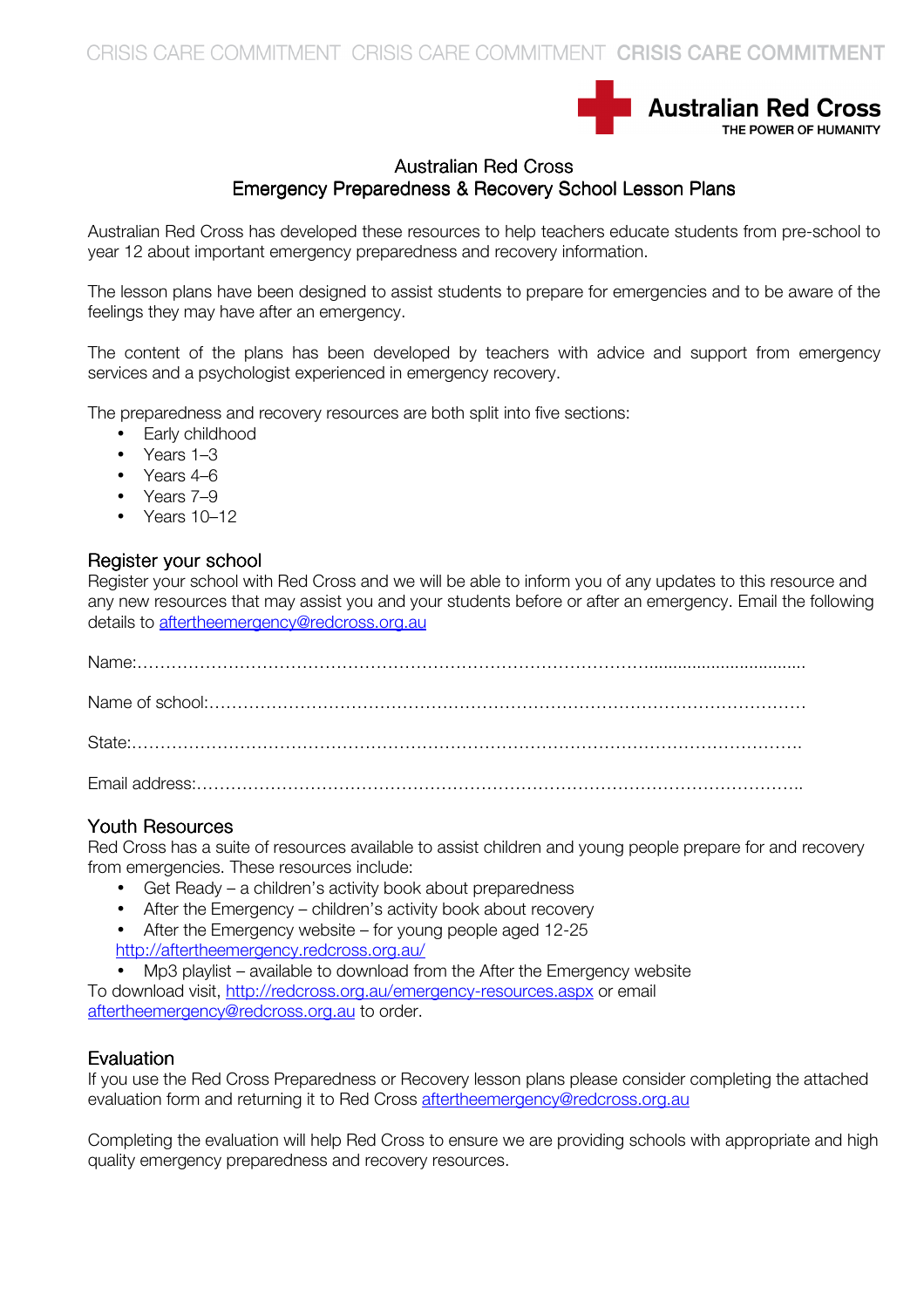CRISIS CARE COMMITMENT CRISIS CARE COMMITMENT CRISIS CARE COMMITMENT



# **LESSON PLAN EVALUATION**

|                                                                               | About your class                                 |               |  |             |               |                 |  |
|-------------------------------------------------------------------------------|--------------------------------------------------|---------------|--|-------------|---------------|-----------------|--|
| 1. What year level(s) do you teach?                                           |                                                  |               |  |             |               |                 |  |
|                                                                               |                                                  |               |  |             |               |                 |  |
| 2. How many students are in your class?                                       |                                                  |               |  |             |               |                 |  |
| 3. Have any of your students experienced an emergency?                        |                                                  |               |  |             |               |                 |  |
|                                                                               | <b>YES</b>                                       | <b>NO</b>     |  |             |               |                 |  |
| If YES:                                                                       |                                                  |               |  |             |               |                 |  |
|                                                                               | a) How many students?                            |               |  |             |               |                 |  |
|                                                                               |                                                  |               |  |             |               |                 |  |
|                                                                               | b) What type of emergency have they experienced? |               |  |             |               |                 |  |
|                                                                               |                                                  |               |  |             |               |                 |  |
| <b>About this Resource</b>                                                    |                                                  |               |  |             |               |                 |  |
| 1. Did you use the Preparedness or the Recovery Lesson Plans? (please circle) |                                                  |               |  |             |               |                 |  |
|                                                                               | Preparedness                                     |               |  | Recovery    | <b>Both</b>   |                 |  |
| 2. Have you used any Red Cross Emergency lesson plans before? (please circle) |                                                  |               |  |             |               |                 |  |
|                                                                               | a) YES - Preparedness only                       |               |  |             |               |                 |  |
|                                                                               | b) YES - Recovery only                           |               |  |             |               |                 |  |
|                                                                               | c) YES - both preparedness and recovery          |               |  |             |               |                 |  |
| d) NO<br>2. Which set of plans did you use? (please circle all that apply)    |                                                  |               |  |             |               |                 |  |
|                                                                               | Early Childhood                                  | Years $1 - 3$ |  | Years $4-6$ | Years $7 - 9$ | Years $10 - 12$ |  |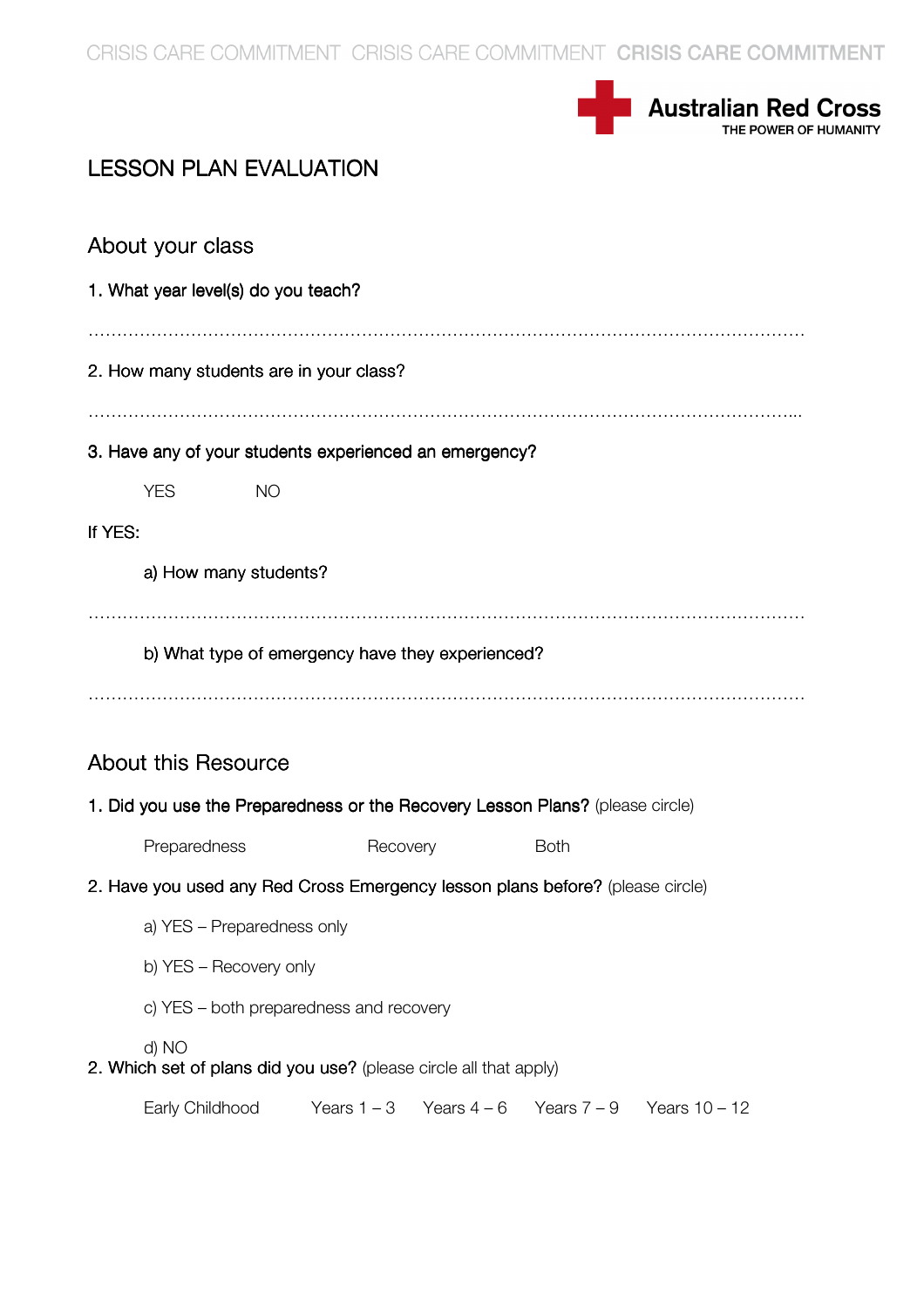CRISIS CARE COMMITMENT CRISIS CARE COMMITMENT CRISIS CARE COMMITMENT **Australian Red Cross** 3. Which lessons in the plans did you teach? (please circle all that apply) 1 2 3 4 5 All of the lessons 4. Did having the plans make you feel more confident in delivering preparedness or recovery education? (please circle) YES NO Why or why not? ……………………………………………………………………………………………………………… 5. Do you feel that the lesson plans included sufficient resources to support you in delivering preparedness or recovery education? (please circle) YES NO If not, please suggest any additions you feel may assist?  $\mathcal{L}^{\text{max}}_{\text{max}}$ ……………………………………………………………………………………………………………… 6. After completing the lesson(s) do you feel that your students have an improved understanding of: Preparedness **Recovery** Recovery a) how to prepare for an emergency a) how they may be impacted by an emergency b) how to help themselves and others following an emergency 7. Did you find the preparedness or recovery lesson plan(s) easy to use? (please circle) YES NO If yes, why? ……………………………………………………………………………………………………………… If no, why not? ………………………………………………………………………………………………………………  $\mathcal{L}^{\text{max}}_{\text{max}}$